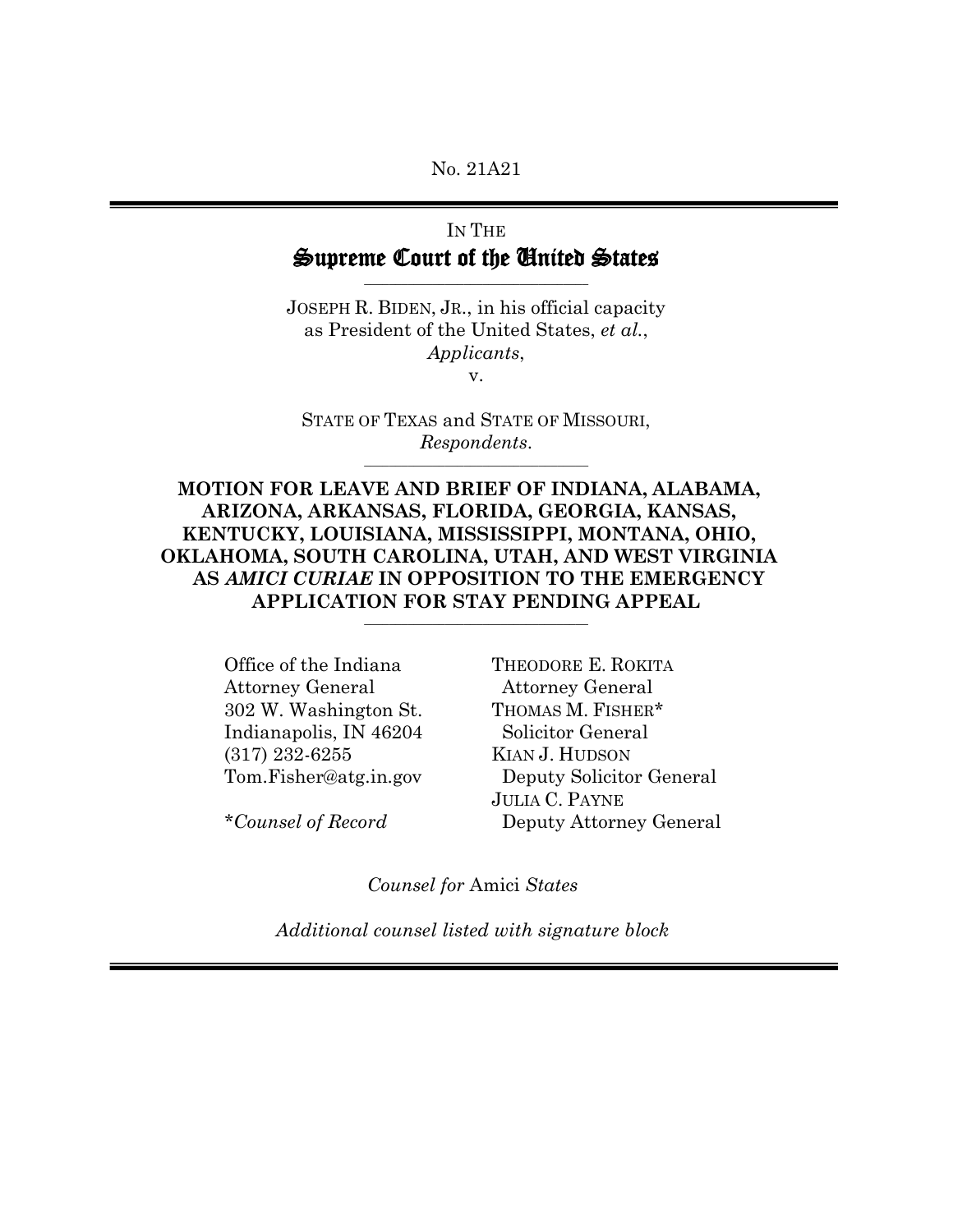The States of Indiana, Alabama, Arizona, Arkansas, Florida, Georgia, Kansas, Kentucky, Louisiana, Mississippi, Montana, Ohio, Oklahoma, South Carolina, Utah, and West Virginia move for leave to file the enclosed brief as *amici curiae* in support of respondents and in opposition to the application for stay pending appeal (i) without 10 days' advance notice to the parties of amici's intent to file as ordinarily required by Sup. Ct. R. 37.2(a), and (ii) in an unbound format on 8½-by-11-inch paper rather than in booklet form. Respondents do not oppose the filing of this brief, and Applicants did not respond to *Amici* States' notice of their intent to file this motion.

Applicants filed their application in this matter on August 20, 2021. In light of the expedited briefing schedule, it was not feasible to provide 10 days' notice to the parties. In addition, the compressed timeframe prevented *Amici* States from having the brief finalized in sufficient time to allow it to be printed and filed in booklet form.

As set forth in the enclosed brief, the undersigned *Amici* States have a strong interest in the outcome of this application for stay pending appeal. Specifically, the *Amici* States have a critical interest in averting the termination of the Migrant Protection Protocols (MPP) without proper consideration of other reasonable policy alternatives and the States' evident reliance interests—including the significant costs imposed on the States and their citizens to support the thousands of aliens paroled as a result of the termination of MPP.

The *Amici* States thus have a distinct perspective on the harms identified in the district court's order, and the amicus brief includes relevant material not brought to the attention of the Court by the parties that may be of considerable assistance to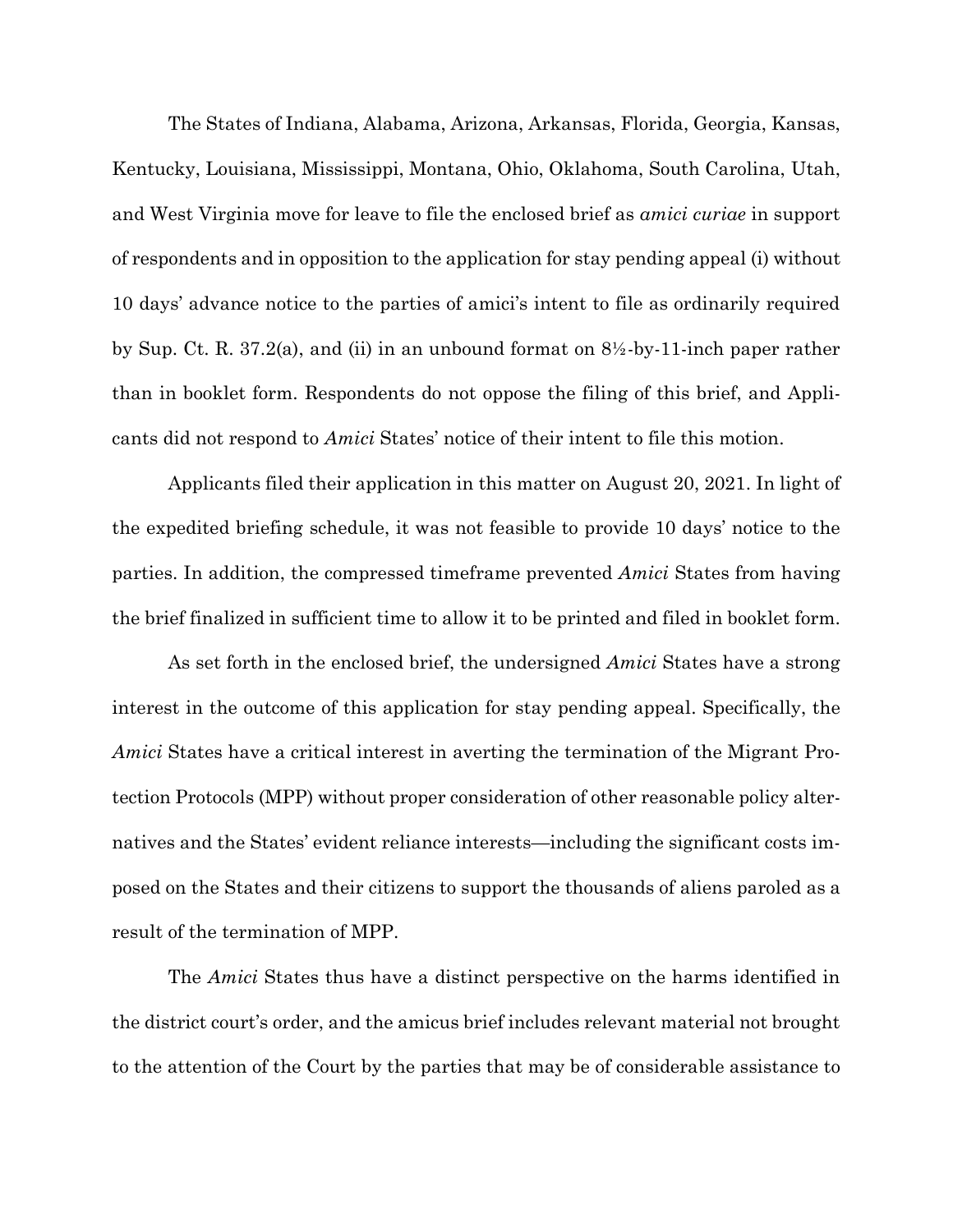the Court. *See* Sup. Ct. R. 37.1. The brief describes how States have experienced MPP as a vital tool in reducing the influx of illegal aliens at the southwest border and why the Secretary of the Department of Homeland Security acted unlawfully in rescinding MPP without considering either the States' reliance interests or the alternatives to doing so.

The undersigned *Amici* States therefore seek leave to file this brief in opposition to the application for stay pending appeal.

### **CONCLUSION**

The Court should grant *Amici* States leave to file the enclosed brief.

Respectfully submitted,

Office of the Indiana Attorney General 302 W. Washington St. Indianapolis, IN 46204 (317) 232-6255 Tom.Fisher@atg.in.gov

*\*Counsel of Record*

THEODORE E. ROKITA Attorney General THOMAS M. FISHER\* Solicitor General KIAN J. HUDSON Deputy Solicitor General JULIA C. PAYNE Deputy Attorney General

 *Counsel for* Amici *States*

Dated: August 24, 2021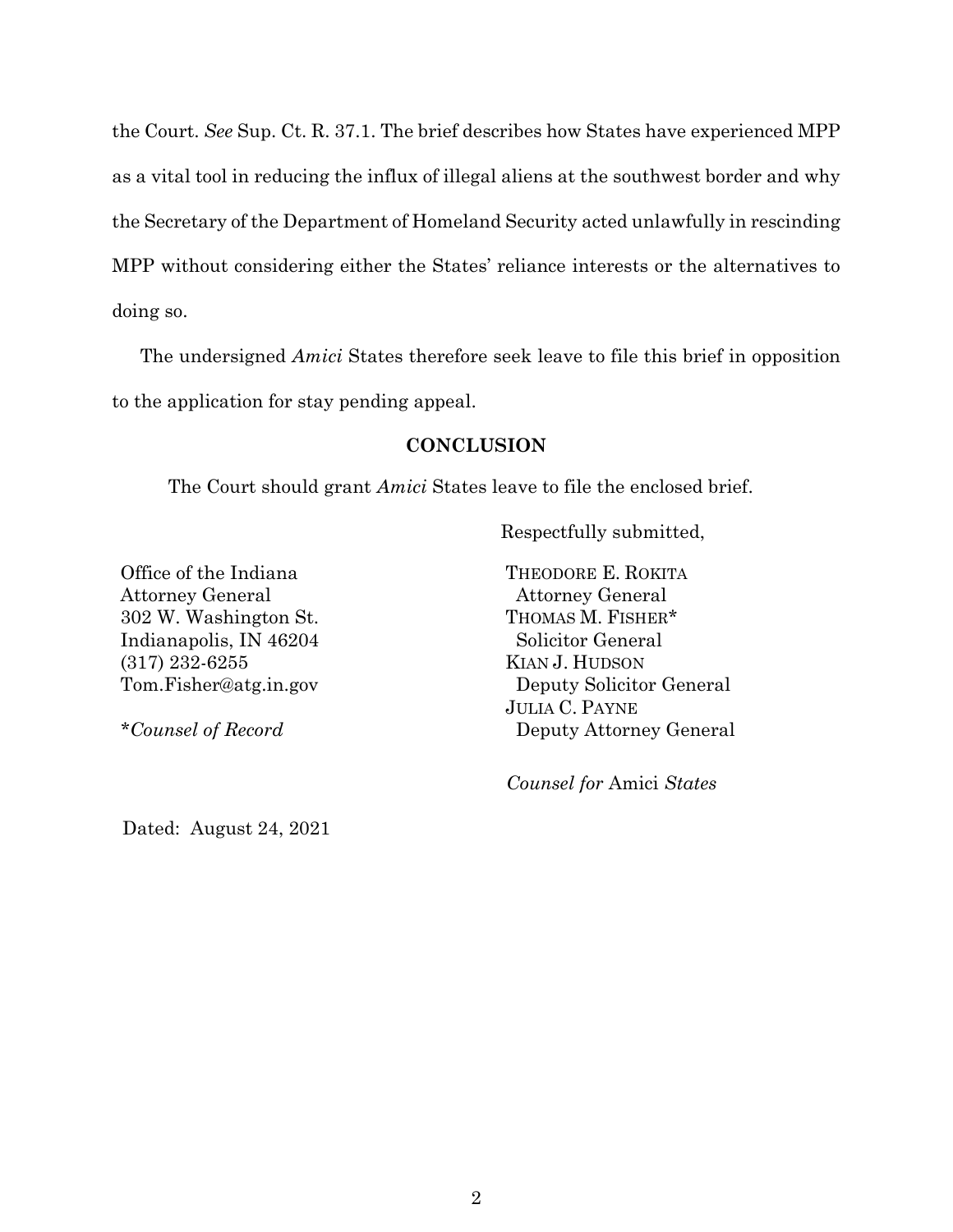No. 21A21

## IN THE Supreme Court of the United States

BIDEN, *et al.*, *Applicants*, v.

TEXAS, *et al.*, *Respondents*. \_\_\_\_\_\_\_\_\_\_\_\_\_\_\_\_\_\_\_\_\_\_\_\_\_\_\_\_\_\_\_\_\_\_\_\_

## **BRIEF OF INDIANA, ALABAMA, ARIZONA, ARKANSAS, FLORIDA, GEORGIA, KANSAS, KENTUCKY, LOUISIANA, MISSISSIPPI, MONTANA, OHIO, OKLAHOMA, SOUTH CAROLINA, UTAH, AND WEST VIRGINIA AS** *AMICI CURIAE* **IN OPPOSITION TO THE EMERGENCY APPLICATION FOR STAY PENDING APPEAL \_\_\_\_\_\_\_\_\_\_\_\_\_\_\_\_\_\_\_\_\_\_\_\_\_\_\_\_\_\_\_\_\_\_\_\_**

Office of the Indiana Attorney General 302 W. Washington St. Indianapolis, IN 46204 (317) 232-6255 Tom.Fisher@atg.in.gov THEODORE E. ROKITA Attorney General THOMAS M. FISHER\* Solicitor General KIAN J. HUDSON Deputy Solicitor General JULIA C. PAYNE Deputy Attorney General

*\*Counsel of Record*

*Counsel for* Amici *States*

*Additional counsel listed with signature block*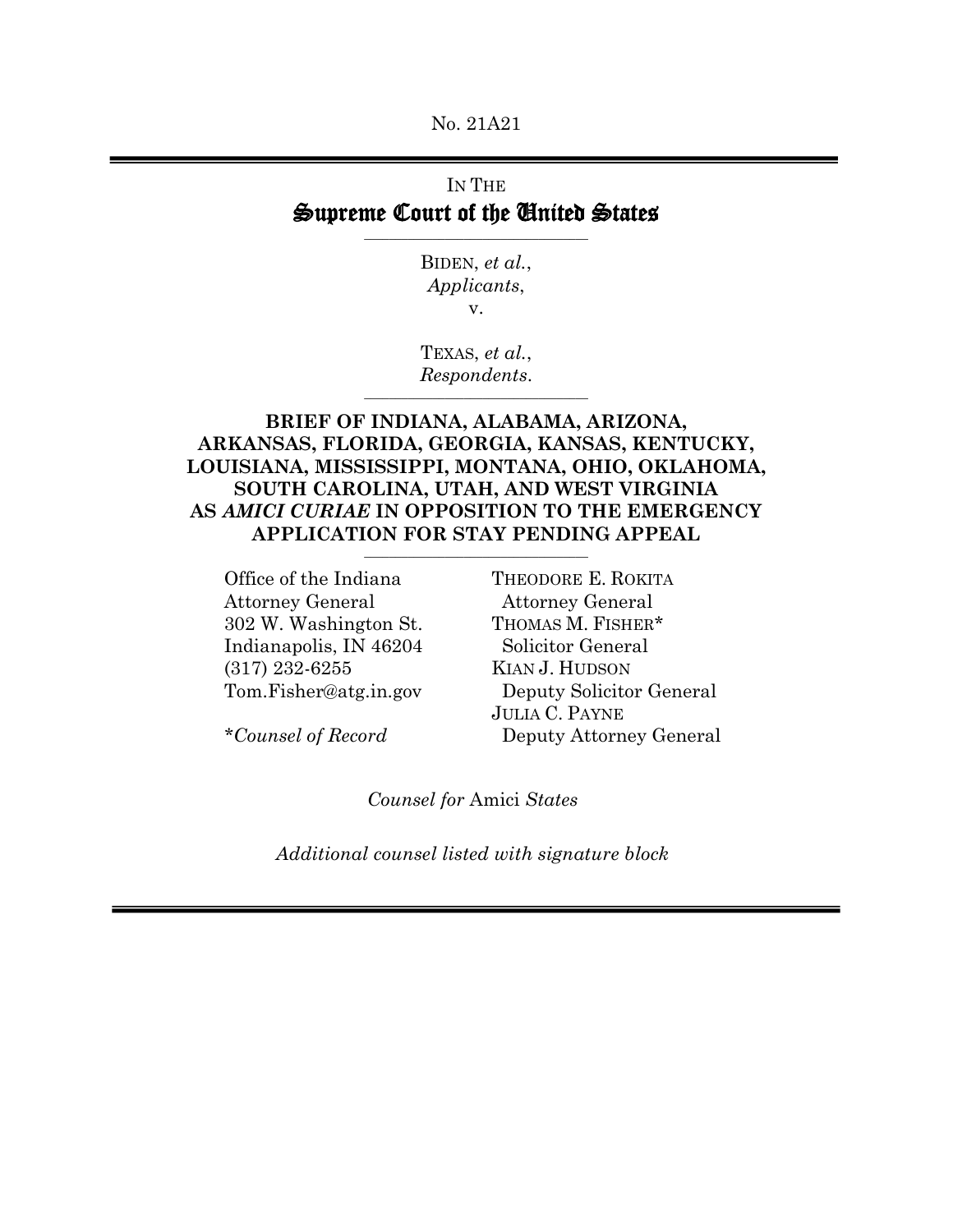# **TABLE OF CONTENTS**

| Ι.  |                                                                                                                                                 |  |
|-----|-------------------------------------------------------------------------------------------------------------------------------------------------|--|
|     | A. MPP promotes a fairer and more operationally effective immigration                                                                           |  |
|     | B. The Biden Administration's termination of MPP jeopardizes the interests                                                                      |  |
| II. | The Memorandum Rescinding MPP Fails to Consider Important Aspects of<br>the Policy Problem and Is Thus Arbitrary and Capricious under the APA 5 |  |
|     |                                                                                                                                                 |  |
|     |                                                                                                                                                 |  |
|     |                                                                                                                                                 |  |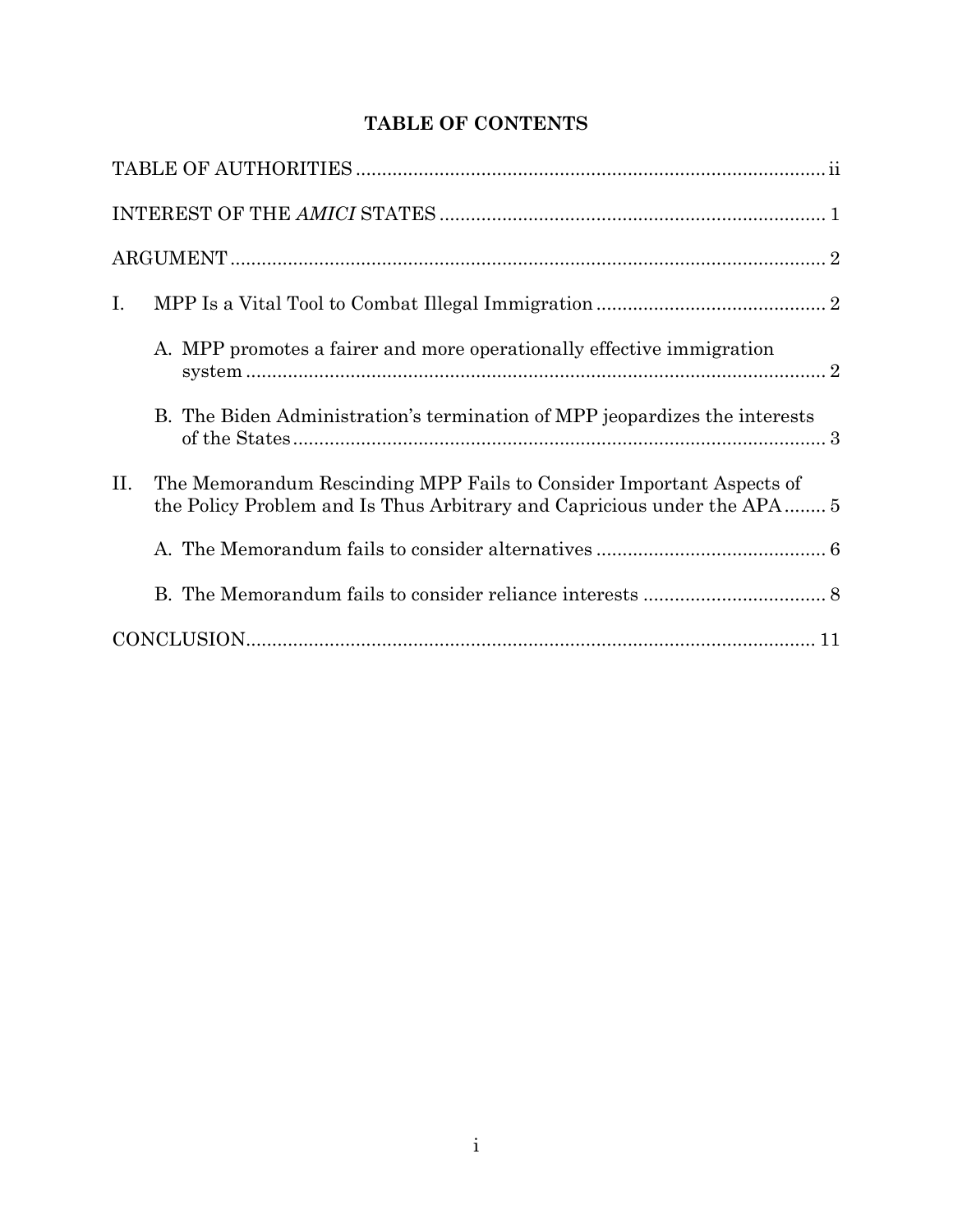# **TABLE OF AUTHORITIES**

## **CASES**

| Arizona v. United States,                                                                                                                 |
|-------------------------------------------------------------------------------------------------------------------------------------------|
| Dep't of Homeland Sec. v. Regents of the Univ. of Cal.,                                                                                   |
| <b>STATUTES</b>                                                                                                                           |
|                                                                                                                                           |
|                                                                                                                                           |
|                                                                                                                                           |
| <b>OTHER AUTHORITIES</b>                                                                                                                  |
| @JoeBiden, Twitter (Dec. 11, 2019),<br>${\tt \textbf{https://twitter.com/JoeBiden/status/1204835741554987008}3}$                          |
| The Biden Plan for Securing Our Values as a Nation of Immigrants, Biden                                                                   |
| Southwest Land Border Encounters, U.S. Customs & Border Protection<br>(Aug. 12, 2021), https://www.cbp.gov/newsroom/stats/southwest-land- |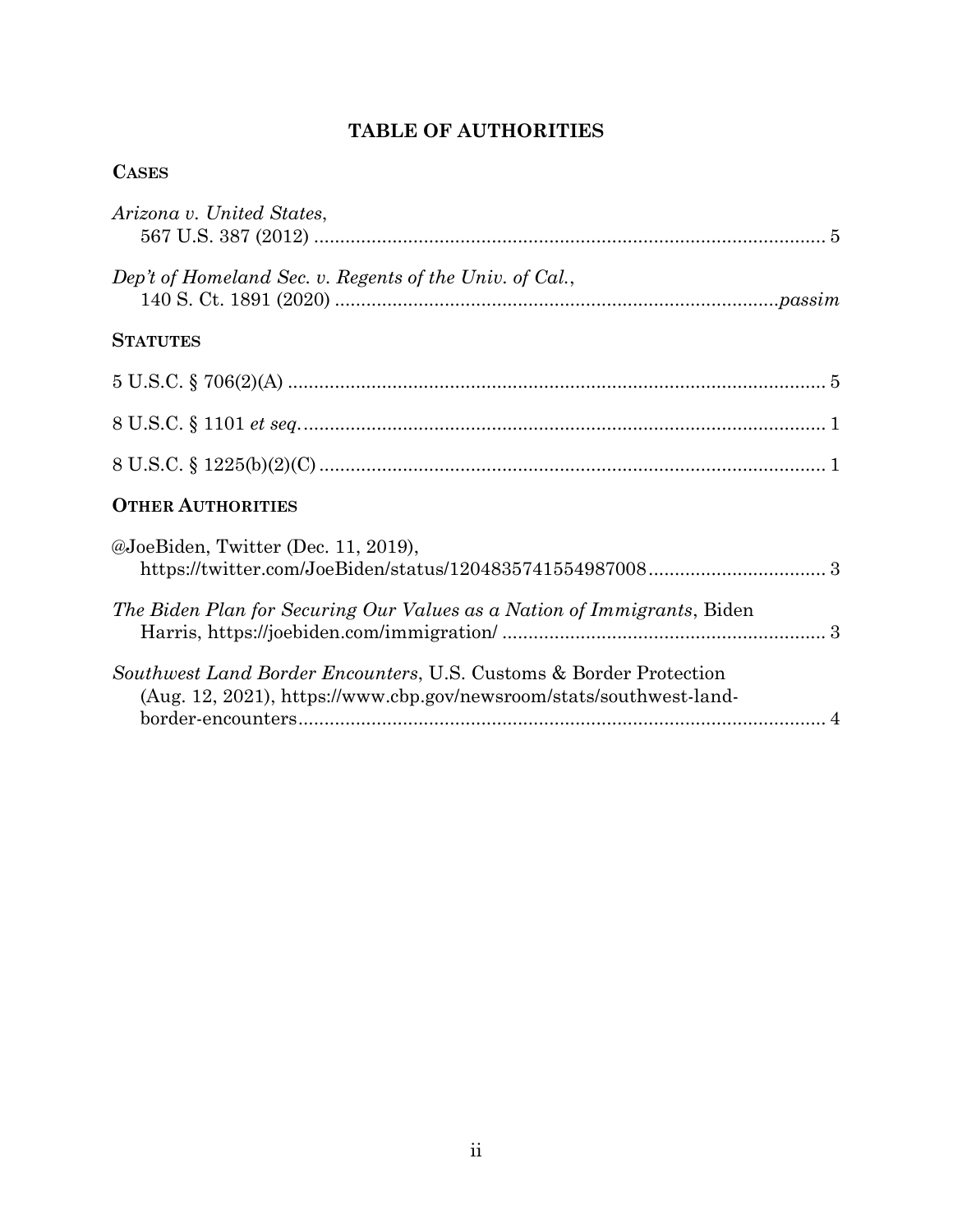#### **INTEREST OF THE** *AMICI* **STATES**

The States of Indiana, States of Indiana, Alabama, Arizona, Arkansas, Florida, Georgia, Kansas, Kentucky, Louisiana, Mississippi, Montana, Ohio, Oklahoma, South Carolina, Utah, and West Virginia respectfully submit this brief as *amici curiae* in opposition to the Motion for Administrative Stay and for Stay Pending Appeal. Illegal immigration across the southwest border levies significant costs on the States and their citizens. In recent years, States have borne billions of dollars in new expenses related to education, healthcare, and other government-assistance programs because of the rising influx of illegal aliens. AR 440, 442, 452, 555, 587–88. And this is more than a localized problem or limited to those States on our nation's southwest border; illegal immigration's effects are felt nationwide. Indeed, in many communities the costly upward trend in illegal entries at the border has been associated with a spike in violent crime—including predation on migrants by drug cartels and other bad actors. AR 406, 409–10, 418, 423.

<span id="page-6-1"></span><span id="page-6-0"></span>In January 2019, in response to the historic surge in encounters of aliens at the southwest border, the Department of Homeland Security (DHS) issued a memorandum entitled "Policy Guidance for Implementation of the Migrant Protection Protocols." AR 151. Exercising the agency's express authority under the Immigration and Nationality Act, 8 U.S.C. § 1101 *et seq.*, the Migrant Protection Protocols (MPP) requires aliens who have no legal entitlement to enter the United States but depart from a third country and transit through Mexico to be returned temporarily to Mexico while awaiting the outcome of their removal proceedings. *See* 8 U.S.C. § 1225(b)(2)(C).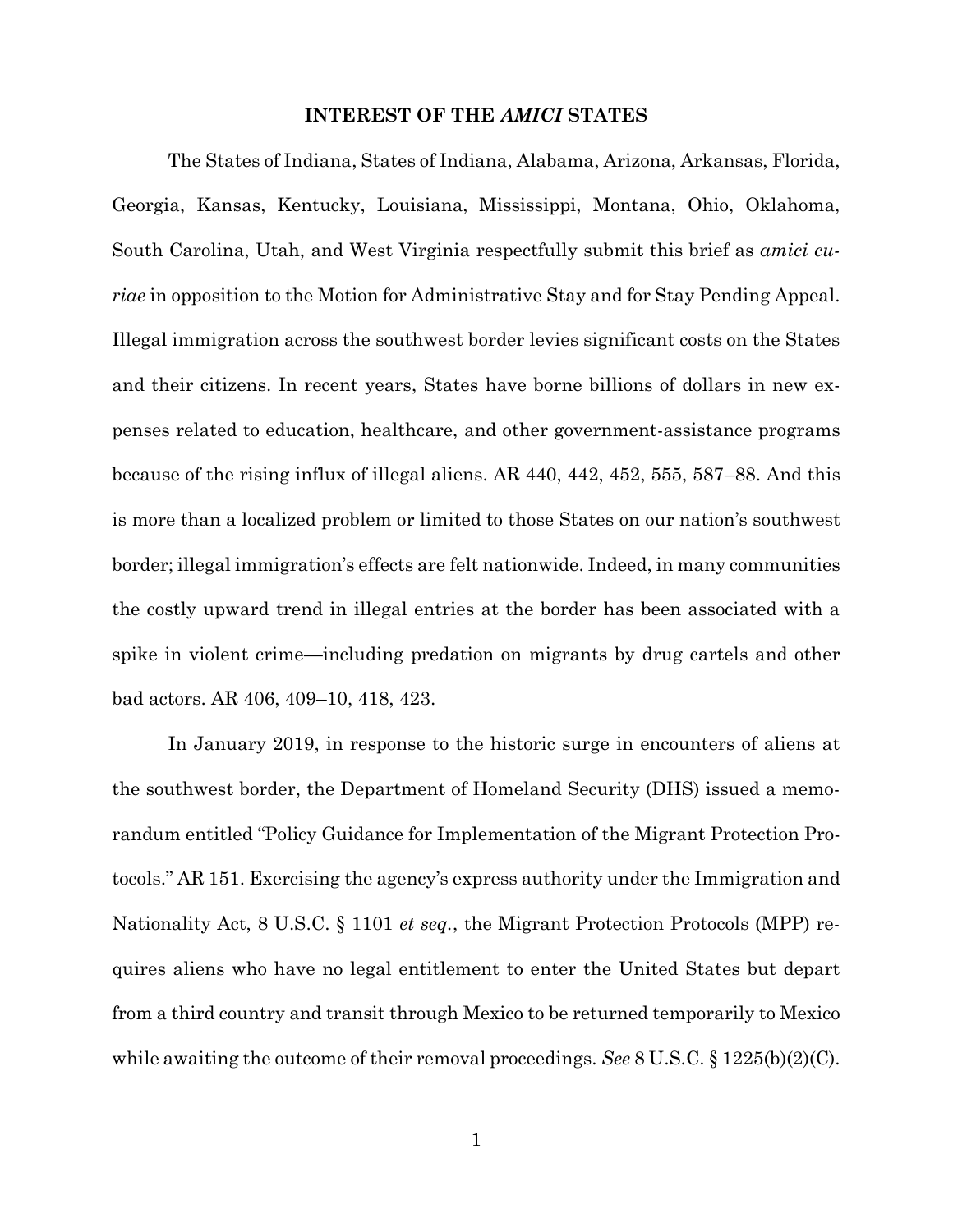DHS has now issued a seven-page Memorandum purporting to rescind MPP—a Memorandum the district court below found to be unlawfully deficient in multiple respects.

*Amici* States submit this brief to explain why this Court should leave the district court's order in place, for *Amici* States have a strong interest in ensuring that any decision lifting MPP is undertaken according to law and after consideration of the consequences for States and their citizens.

#### **ARGUMENT**

#### **I. MPP Is a Vital Tool to Combat Illegal Immigration**

## **A. MPP promotes a fairer and more operationally effective immigration system**

MPP has proven to be a vital tool in the fight against illegal immigration and has yielded both a fairer and more operationally effective means of processing aliens. Before its implementation, each year thousands of aliens were paroled in the United States while awaiting a hearing—a process that often took several years. *See* AR 684; Op. 17. And as the district court noted below, among those aliens referred to the Executive Office for Immigration Review, more than thirty percent failed to appear for their hearing and were ordered removed *in absentia*. *Id.* at 7–8. After the introduction of MPP, however, fewer aliens were paroled into the United States and pre-pandemic processing time was significantly diminished. *See id.* at 17; AR 555, 684.

MPP also likely led to an overall reduction of encounters at the border and likely encouraged many asylum seekers without meritorious claims to remain in or return to their country of origin. AR 555–56, 683–84. These positive changes have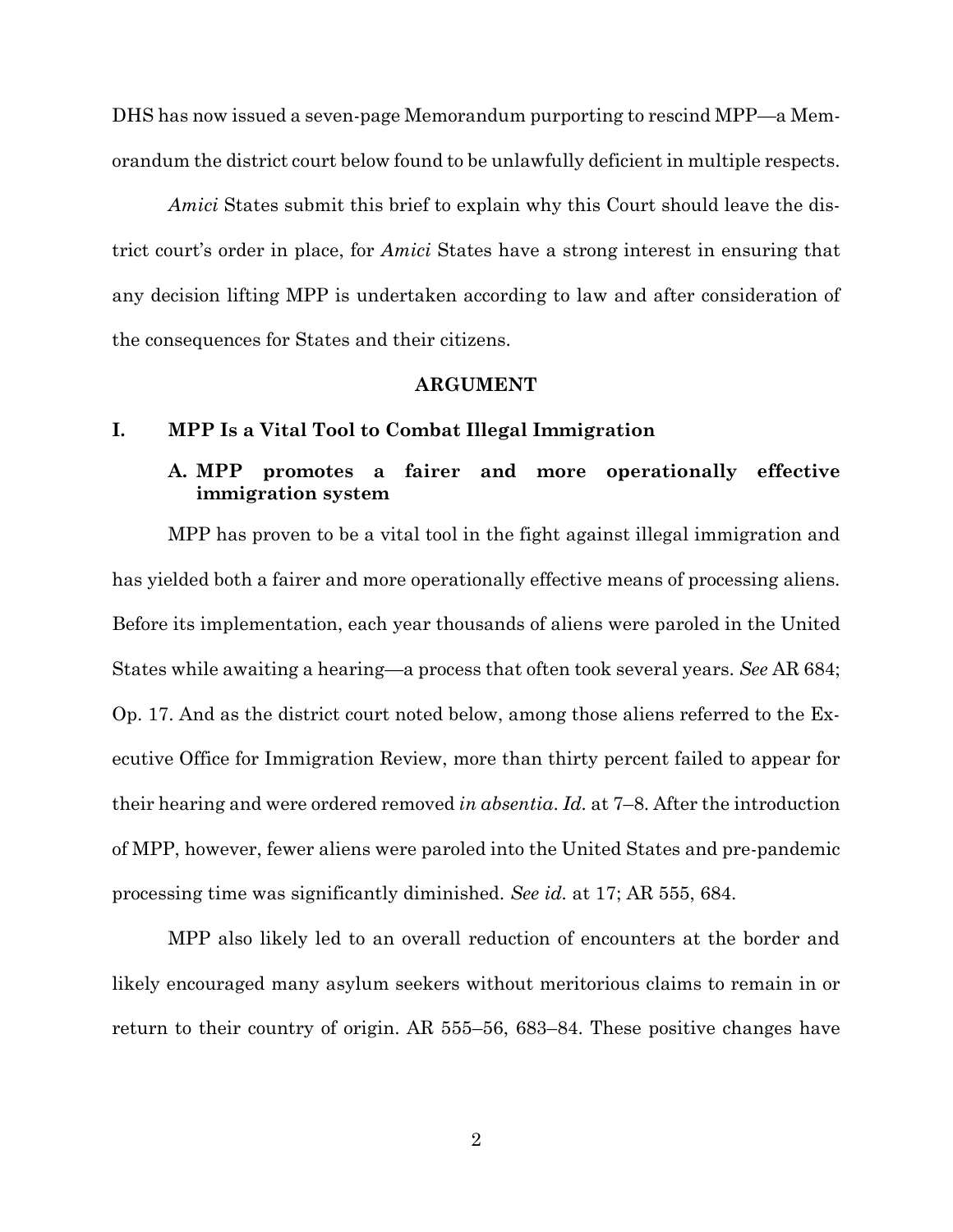most certainly lessened the variety of costs imposed by illegal immigration on the States and their citizens.

## **B. The Biden Administration's termination of MPP jeopardizes the interests of the States**

The Biden Administration's termination of MPP has had the predictable effect of undermining the interests of the States and further taxing an immigration system still hampered by the COVID-19 pandemic.

<span id="page-8-1"></span>The rescission is a long-promised goal of the new administration. In December 2019, more than a year before taking office, then-candidate Biden decried that "through his Migrant Protection Protocol policies, [President] Trump has effectively closed our country to asylum seekers, forcing them instead to choose between waiting in dangerous situations, vulnerable to exploitation by cartels and other bad actors, or taking a risk to try crossing between the ports of entry." *See The Biden Plan for Securing Our Values as a Nation of Immigrants*, Biden Harris, https://joebiden.com/immigration/; *see also* @JoeBiden, Twitter (Dec. 11, 2019), https://twitter.com/JoeBiden/status/1204835741554987008. Biden pledged to "end [the Trump Administration's] policies, starting with Trump's Migrant Protection Protocols, and restore our asylum laws so that they do what they should be designed to do—protect people fleeing persecution and who cannot return home safely." *The Biden Plan for Securing Our Values as a Nation of Immigrants*, *supra*.

<span id="page-8-0"></span>As promised, on the first day of the new administration DHS Acting Secretary David Pekoske issued a one-page declaration announcing that MPP would be suspended pending further review. AR 581. Despite the evident time to plan such a move,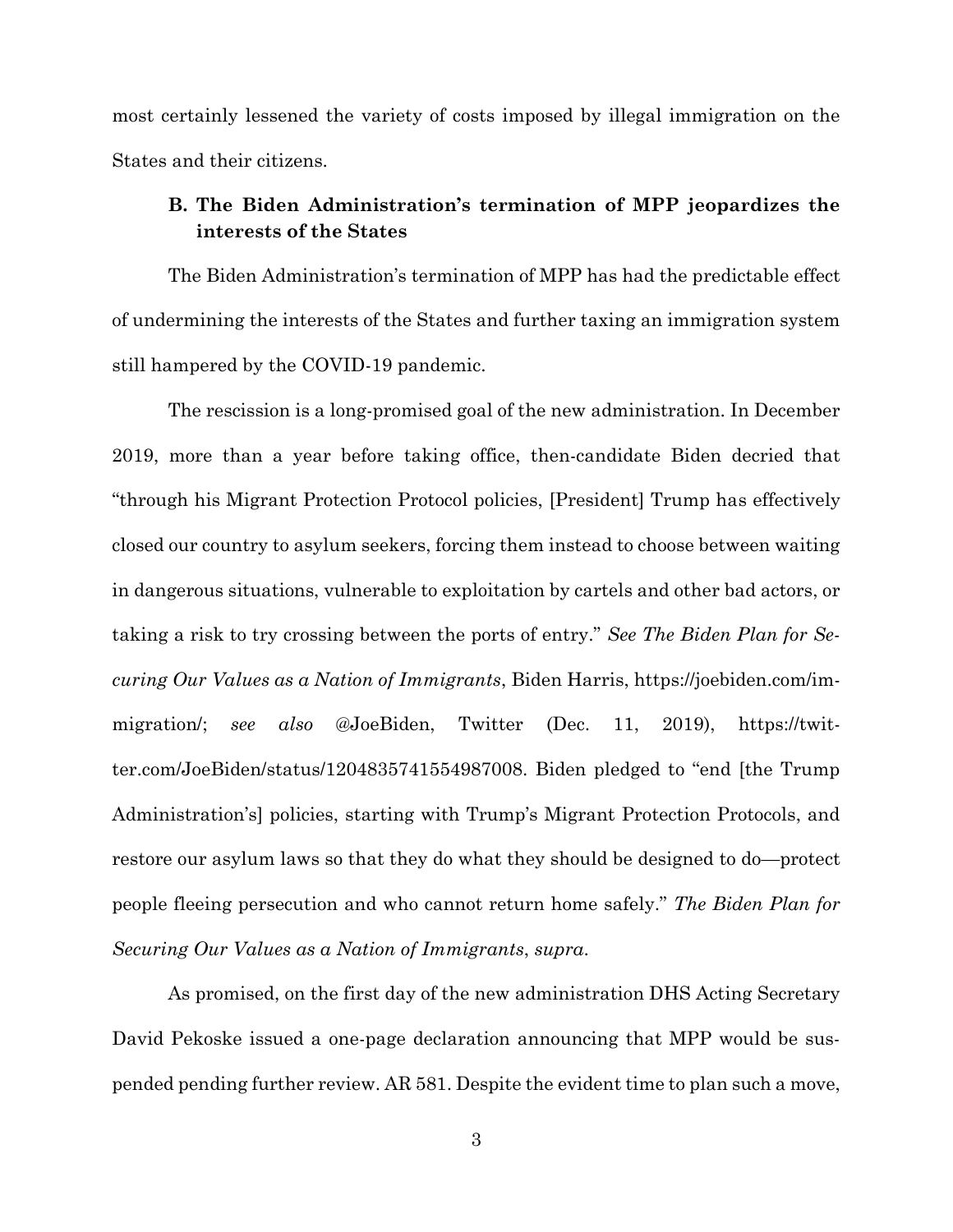however, DHS provided no reasoning for its decision. *Id.* And DHS offered no rationale at all until June 2021, when—after Texas and Missouri had brought this challenge to the suspension—the DHS Secretary issued a seven-page Memorandum announcing the immediate and permanent termination of MPP. AR 1–7.

The consequences of the Biden Administration's termination of MPP are both unsurprising and significant. Without MPP, thousands of illegal aliens—the vast majority of whom do not have any legal entitlement to remain in the United States, *see*  AR 689—will be paroled in the United States while awaiting the outcome of their removal proceedings. This is certain to impose new, sweeping costs on the States in supporting the parolees during the pendency of their removal proceedings—not to mention the thousands who will fail to appear and instead choose to remain in the United States illegally.

<span id="page-9-0"></span>This shift in policy also comes at a time when the number of encounters at the southwest border continues to rise and, due to the COVID-19 pandemic, DHS's capacity to process aliens has precipitously declined. For example, in May and June 2021, U.S. Customs and Border Protection recorded over 180,000 and 188,000 encounters, respectively, at the southwest border. *See Southwest Land Border Encounters*, U.S. Customs & Border Protection (Aug. 12, 2021), https://www.cbp.gov/newsroom/stats/southwest-land-border-encounters. And in July 2021 the count soared to over 210,000. These constitute the highest numbers of monthly encounters recorded by United States Customs and Border Protection in more than twenty years—a period that includes several previous surges that took place at times when processing was not constrained by recent COVID-19 capacity considerations.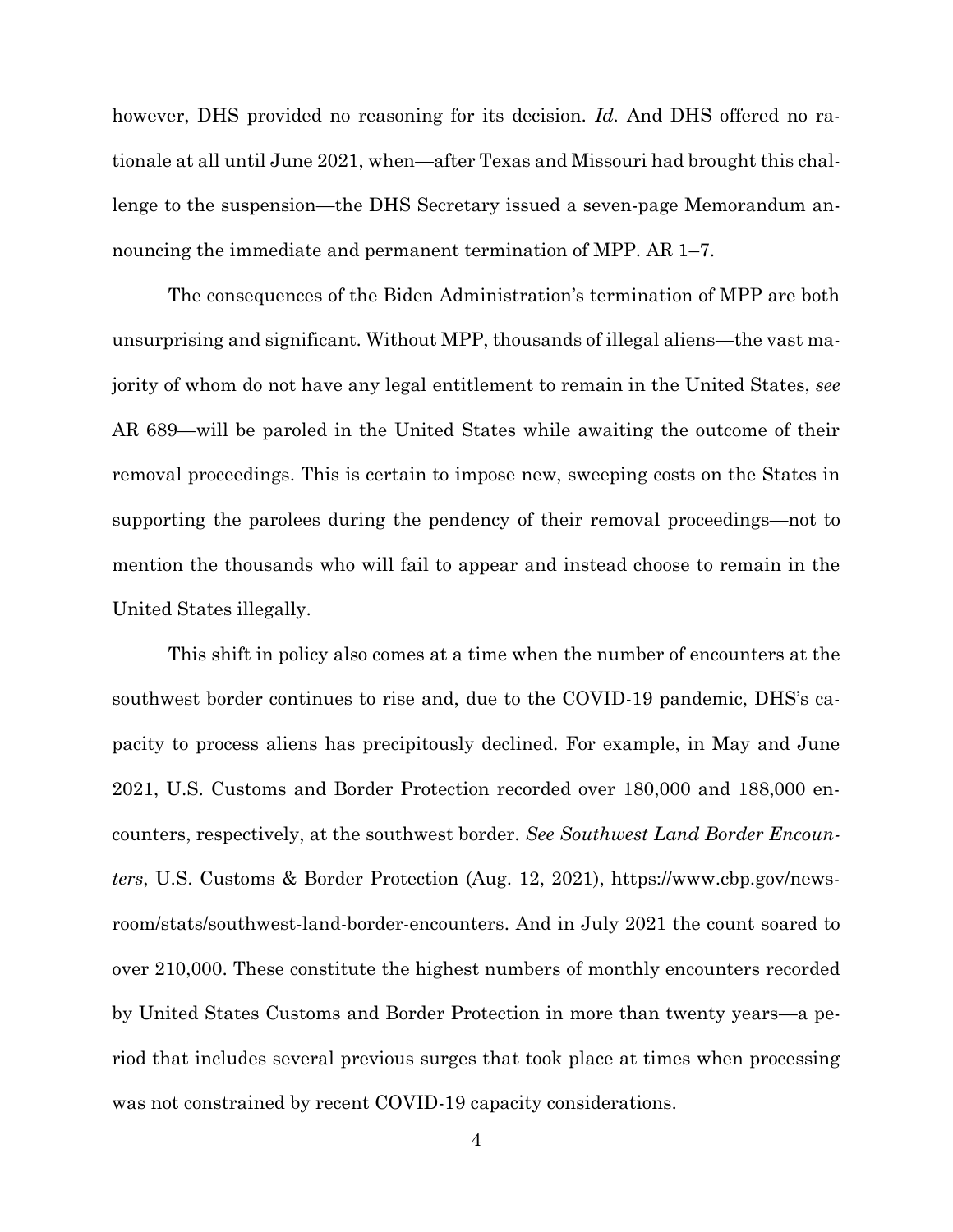<span id="page-10-0"></span>Ultimately, the States rely on the federal government to enforce immigration law and to protect their interests in this area. *See Arizona v. United States*, 567 U.S. 387, 394–400 (2012); *id*. at 397 ("The pervasiveness of federal regulation does not diminish the importance of immigration policy to the States."). Indeed, while "[t]he National Government has significant power to regulate immigration," this Court has made clear that "with [this] power comes responsibility." *Id.* at 416. The Biden Administration's efforts to eliminate MPP, without consideration of the States' significant vested interests and the litany of evident harms it would cause, is an abdication of that responsibility.

## **II. The Memorandum Rescinding MPP Fails to Consider Important Aspects of the Policy Problem and Is Thus Arbitrary and Capricious under the APA**

<span id="page-10-1"></span>The Biden Administration's refusal to consider the costs of rescinding MPP is not just bad policy. It is unlawful as well. The Administrative Procedure Act (APA) requires agencies to "'consider . . . important aspect[s] of the problem'" before them. *Dep't of Homeland Sec. v. Regents of the Univ. of Cal.*, 140 S. Ct. 1891, 1910 (2020) (quoting *Motor Vehicle Mfrs. Ass'n of U.S., Inc. v. State Farm Mut. Auto. Ins. Co.*, 463 U.S. 29, 43 (1983)) (alterations in original); *see also* 5 U.S.C. § 706(2)(A). DHS has not done so.

<span id="page-10-2"></span>Despite MPP's evident benefits and the corresponding costs of revoking the policy, DHS suspended MPP in January via a three-line, two-sentence declaration announcing—without any explanation whatever—that DHS would be suspending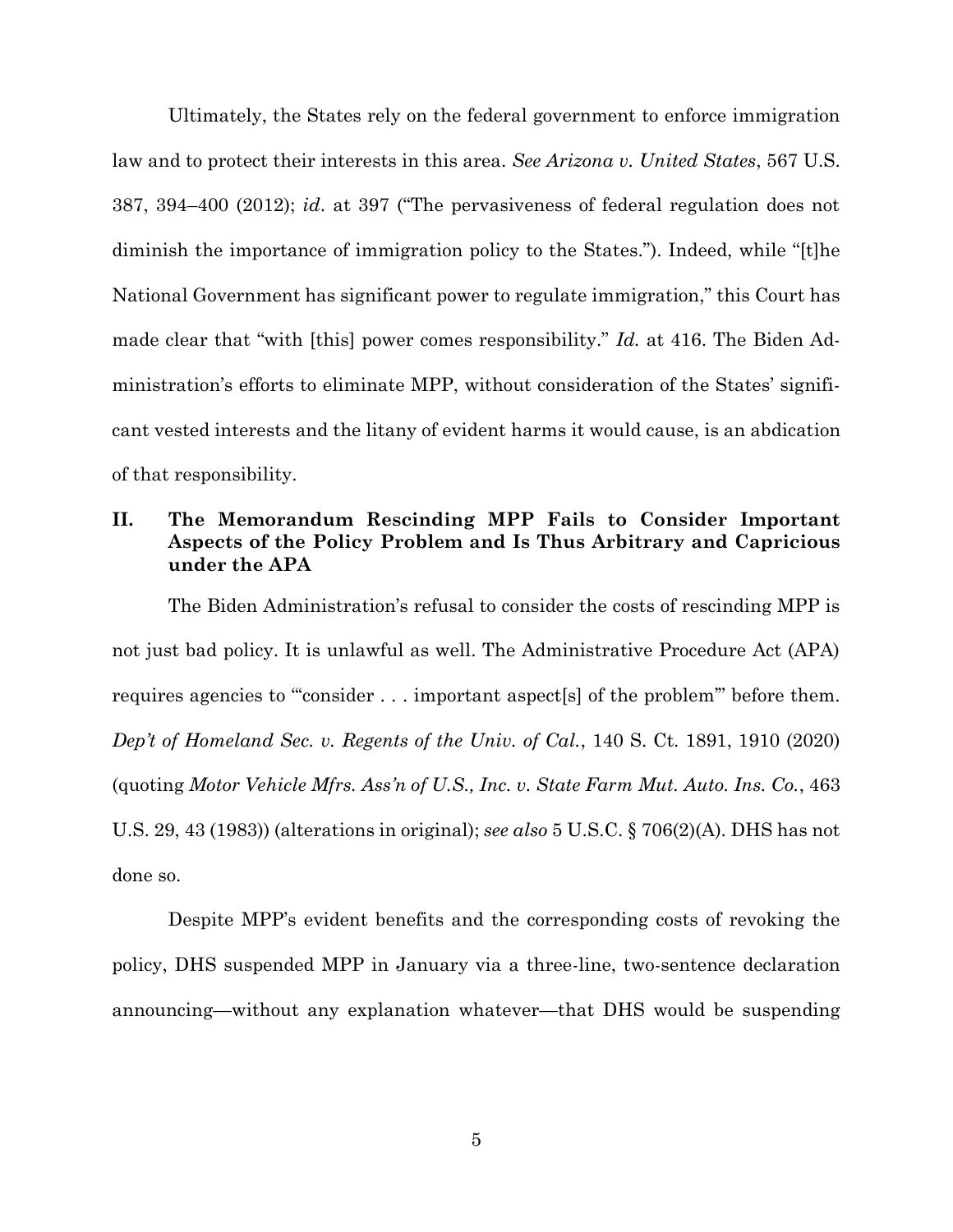new enrollments in MPP "pending further review of the program." AR 581. This unreasoned change in policy plainly violated the APA: It lacked consideration of *any* aspects of the problems confronting American immigration policy.

More than four months after DHS suspended MPP—and several weeks after Texas and Missouri filed this lawsuit challenging this unreasoned change in policy the DHS Secretary issued the Memorandum at issue here, which "direct[s] DHS personnel to take all appropriate actions to terminate MPP, including taking all steps necessary to rescind implementing guidance and other directives or policy guidance issued to implement the program." AR 2. And while this Memorandum contains *some* explanation, it too violates the APA for failing to consider all aspects of the problem.

Indeed, the Memorandum suffers—at the very least—from the same two deficiencies for which this Court invalidated the rescission of the Deferred Action for Childhood Arrivals (DACA) program in *Regents*: It fails to consider (1) "alternatives that are within the ambit of the existing policy" and (2) "whether there was legitimate reliance" on the existing MPP policy. *Regents*, 140 S. Ct. at 1913 (internal quotation marks, brackets, and citations omitted). And each of these failures are independently sufficient to render the Memorandum unlawful.

#### **A. The Memorandum fails to consider alternatives**

The obligation of federal agencies to consider alternatives to their chosen policies was definitively established at least as far back as *State Farm*, but this Court's recent decision in *Regents* confirms just how significant and unwavering this obligation is: Agencies retain this obligation even if they *correctly* conclude that *some*  change must be made to existing policy.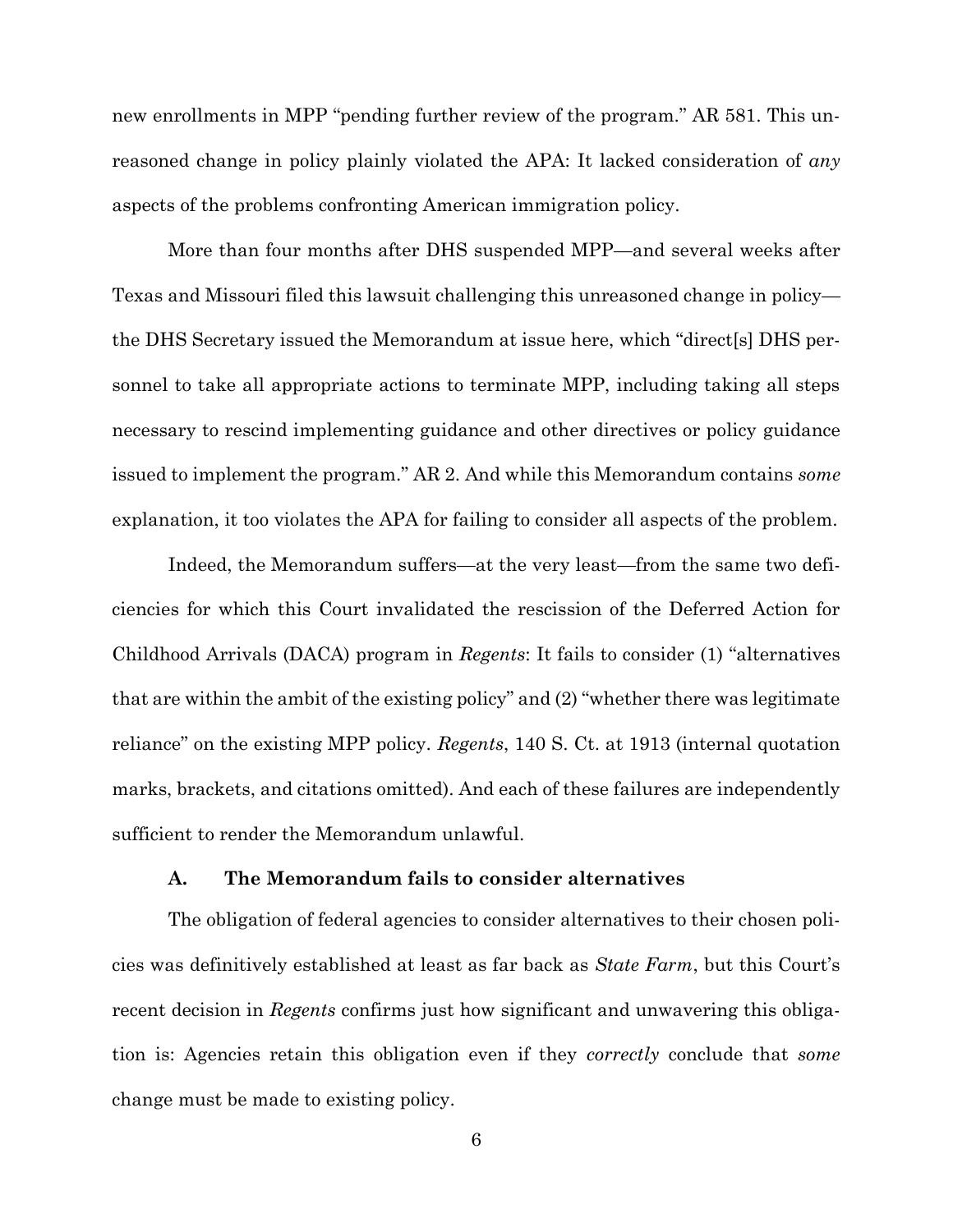In *Regents*, DHS had rescinded DACA on the ground that the program was unlawful, and this Court expressly declined to "evaluate the claims challenging the explanation and correctness of th[at] illegality conclusion." *Id.* at 1910. Yet this Court nevertheless held that, even if that conclusion were correct, DHS could not completely rescind the program without giving meaningful consideration to alternative options in particular, keeping elements of the program that may have been lawful. *See id.* at 1912 ("Even if it is illegal for DHS to extend work authorization and other benefits to DACA recipients . . . the DACA Memorandum could not be rescinded in full 'without any consideration whatsoever' of a forbearance-only policy." (quoting *State Farm*, 463 U.S. at 51)).

Accordingly, it is not enough for DHS to provide sufficient policy reasons for discontinuing MPP—and it is far from clear the agency did so here in any case. *Regents* holds that even if the Memorandum clears that bar, it still must specifically identify—and explain why DHS rejected—alternatives to completely rescinding current policy.

The Memorandum fails to do so. While it claims DHS "considered various alternatives" to terminating MPP, the Memorandum's discussion of this aspect of the problem is limited to a single paragraph that neither identifies specific alternatives nor advances any rationale beyond conclusory assertions. AR 5.

Underscoring its all-or-nothing approach, the Memorandum's discussion of "alternatives" begins by noting that DHS could "maintain[] the status quo"—which, given its earlier suspension of MPP, would effectively amount to terminating the program—or it could keep MPP and "resum[e] new enrollments in the program." *Id.*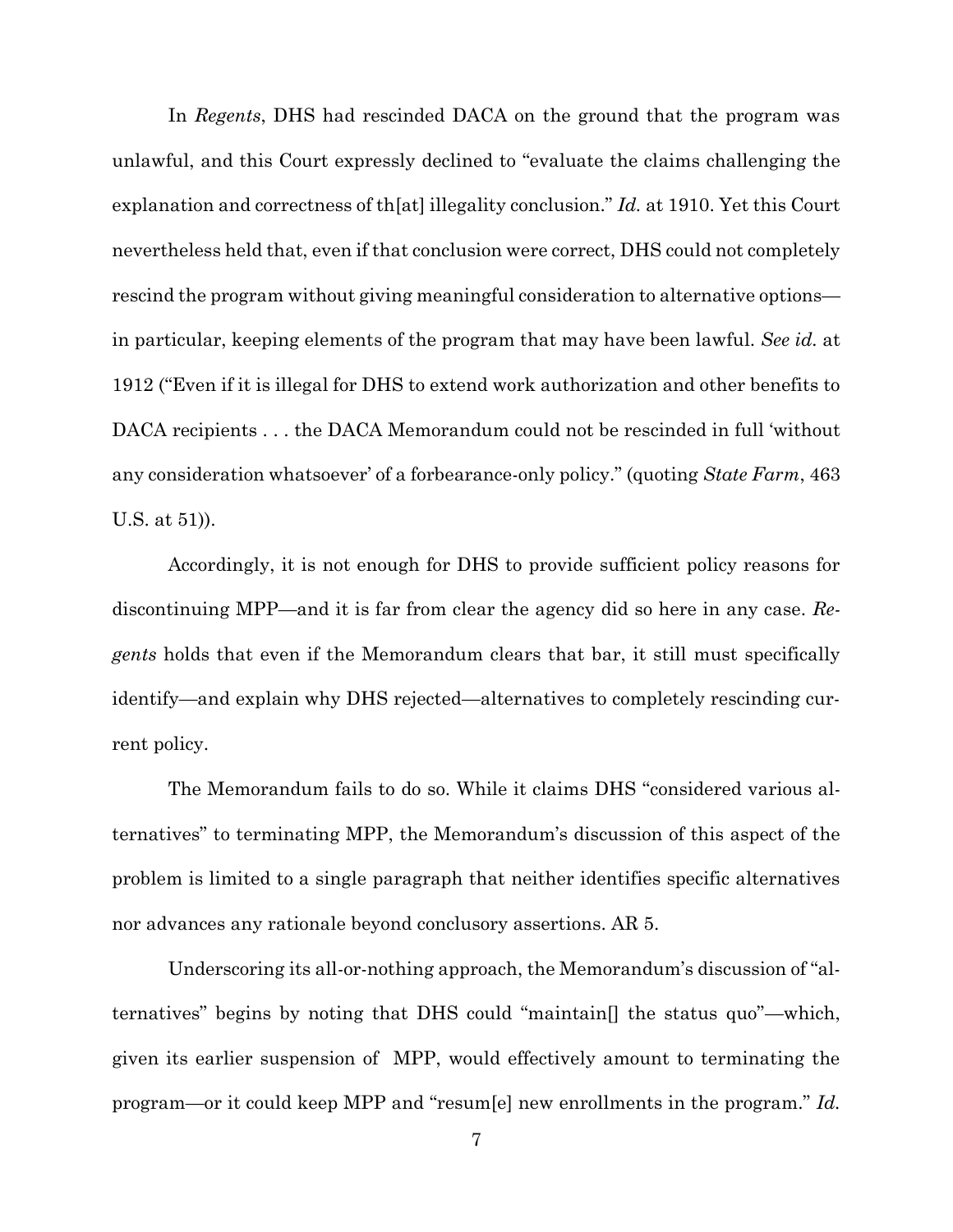Beyond this, the Memorandum does nothing more than briefly suggest that "the program could be modified in some fashion" without specifically identifying any such potential modifications. *Id.* The Memorandum thus fails to establish the agency considered any alternatives short of terminating the entire MPP program. It therefore violates the rule "that when an agency rescinds a prior policy its reasoned analysis must consider the 'alternative[s]' that are 'within the ambit of the existing [policy].'" *Regents*, 140 S. Ct. at 1913 (quoting *State Farm*, 463 U.S. at 51 (alterations in original)).

Further, in addition to not identifying alternatives, the Memorandum fails to provide any reasoned explanation for rejecting them. It simply asserts that preserving MPP "would not be consistent with this Administration's vision and values and would be a poor use of the Department's resources," and that modifying MPP "would" require a total redesign that would involve significant additional investments in personnel and resources." AR 5. The APA demands more than such conclusory statements. Even if "there may be a valid reason" ultimately to reject a particular alternative policy, the APA requires the agency to "establish that DHS considered that option." *Regents*, 140 S. Ct. at 1913. The Memorandum here fails to do so, and that "omission alone renders . . . [the] decision arbitrary and capricious." *Id.*

### **B. The Memorandum fails to consider reliance interests**

Nor do the Memorandum's deficiencies stop there. It also "fail[s] to address whether there was 'legitimate reliance'" on the existing MPP policy. *Id.* (quoting *Smiley v. Citibank (South Dakota), N.A.*, 517 U.S. 735, 742 (1996)). As the district court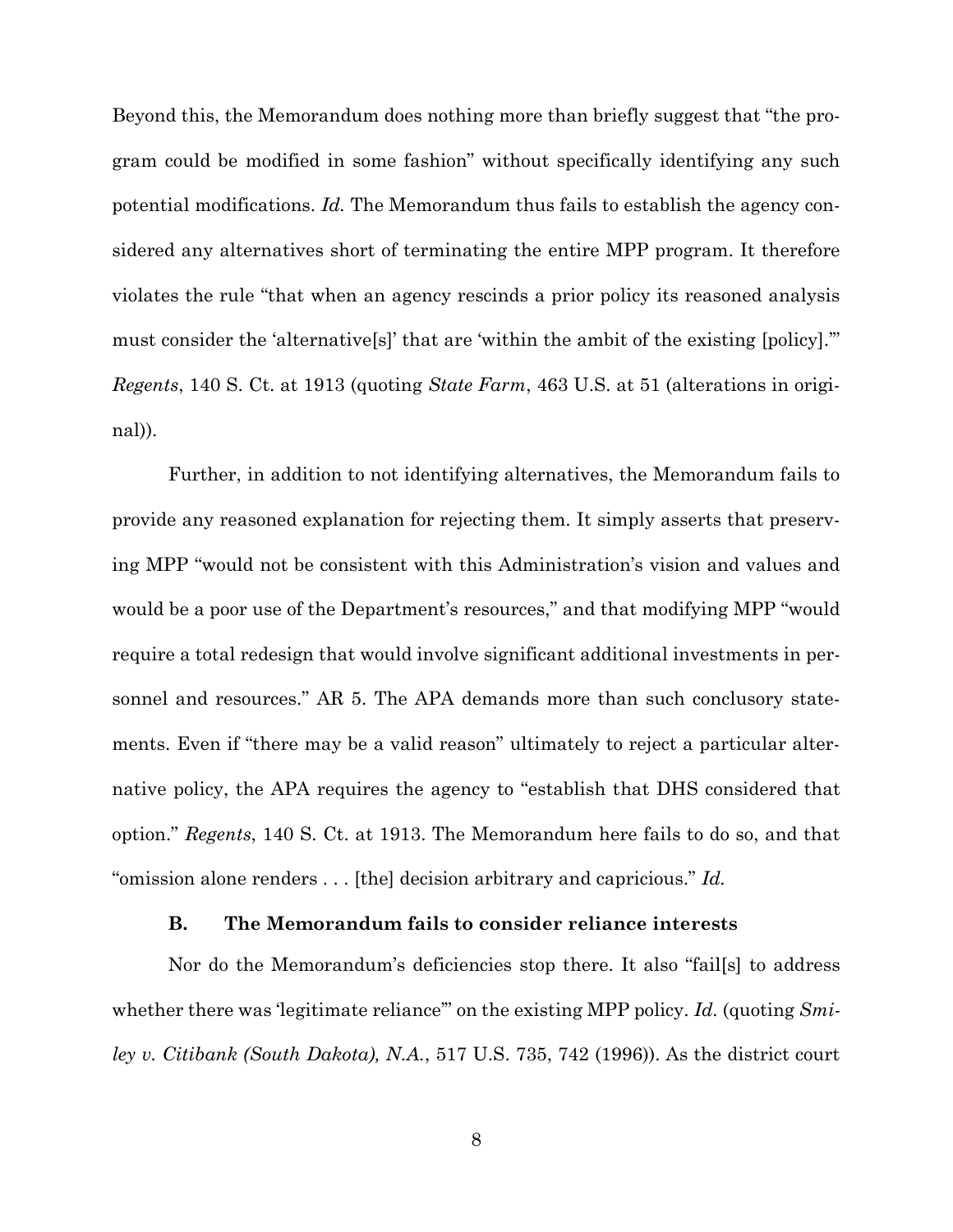observed below, the Memorandum "fail[s] to consider the costs to Plaintiffs and Plaintiffs' reliance interests in the proper enforcement of federal immigration law." Op. 37. Indeed, "the agency did *not* consider the costs to the States *at all*." *Id.*

Notably, the United States scarcely challenges these observations. Its response on this point does not identify any discussion in the Memorandum of reliance interests that could be affected by terminating MPP, but merely quotes the Memorandum's assertion that DHS considered "'the impact such a decision could have on border management and border communities.'" Mot. 18 (quoting AR 5). Such an isolated suggestion obviously cannot constitute sufficient consideration of anything, and in any case there is nothing to suggest that this particular phrase has anything to do with reliance at all. This phrase does not mention reliance—on the part of States or anyone else—and is immediately followed by the puzzling announcement that the Secretary "considered the Department's experience designing and operating a phased process, together with interagency and nongovernmental partners, to facilitate the safe and orderly entry into the United States of certain individuals who had been placed in MPP." AR 5. Whatever this means, it certainly does not have anything to do with States' reliance on MPP.

Left without any actual discussion of reliance interests in the Memorandum, the United States instead insists that DHS was not required to "consider State reliance interests" at all because "the States have no cognizable reliance interest in a *discretionary* program." Mot. 18. This argument, however, is squarely foreclosed by *Regents*. There this Court acknowledged that the DHS Secretary "plainly exercised such discretionary authority in winding down [DACA]," 140 S. Ct. at 1910, but it held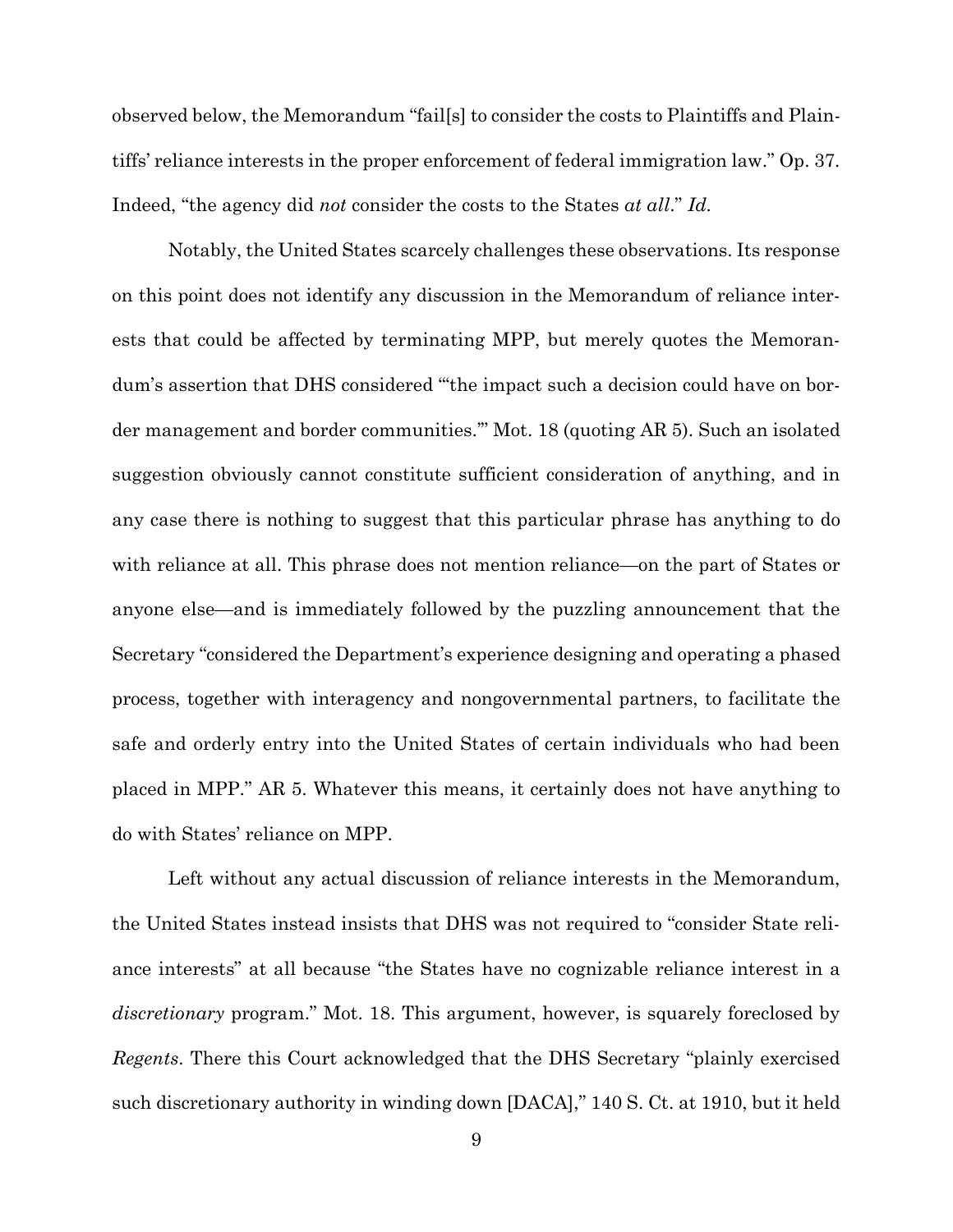that the Secretary was nevertheless obligated to "consider[] potential reliance interests," *id.* at 1913. Indeed, it reiterated that the Secretary was obligated to do so even though "the DACA Memorandum stated that the program 'conferred no substantive rights' and provided benefits only in two-year increments," and even though DHS if it had addressed the issue—may have eventually concluded that "reliance interests in benefits that it views as unlawful are entitled to no or diminished weight." *Id.* at 1913–14 (internal citation omitted). While such factors "are surely pertinent in considering the strength of any reliance interests," the APA still requires that such "consideration must be undertaken by the agency in the first instance, subject to normal APA review." *Id.*

In rescinding MPP—as in rescinding DACA—DHS "was not writing on a blank slate," and it was therefore "required to assess whether there were reliance interests, determine whether they were significant, and weigh any such interests against competing policy concerns." *Id.* at 1915 (internal quotation marks and citation omitted). Because this Memorandum fails to do so, it is arbitrary, capricious, and unlawful under the APA.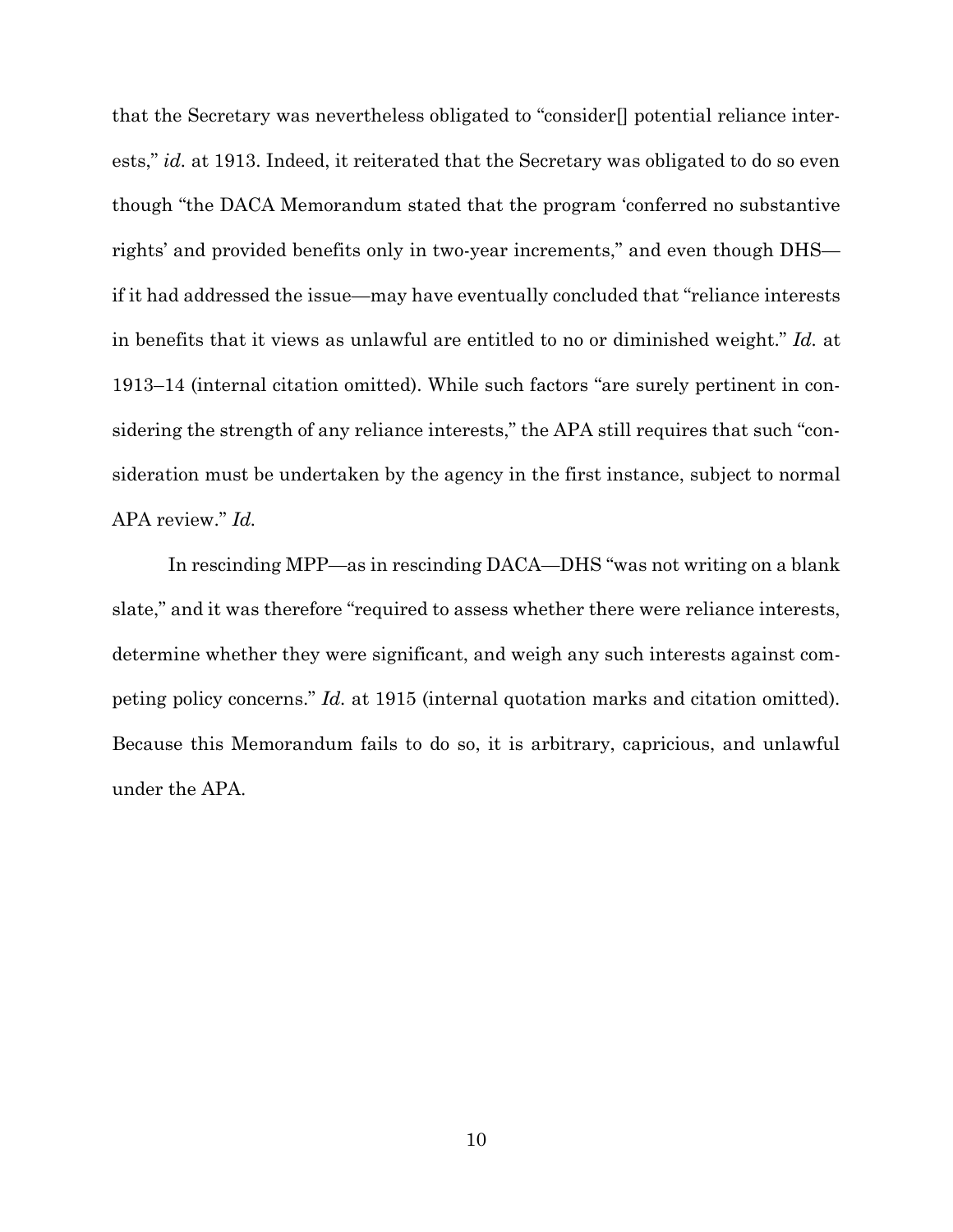## **CONCLUSION**

The Court should deny the application for stay pending appeal.

Respectfully submitted,

Office of the Indiana Attorney General 302 W. Washington St. Indianapolis, IN 46204 (317) 232-6255 Tom.Fisher@atg.in.gov

*\*Counsel of Record*

THEODORE E. ROKITA Attorney General THOMAS M. FISHER\* Solicitor General KIAN J. HUDSON Deputy Solicitor General JULIA C. PAYNE Deputy Attorney General

 *Counsel for* Amici *States*

Dated: August 24, 2021